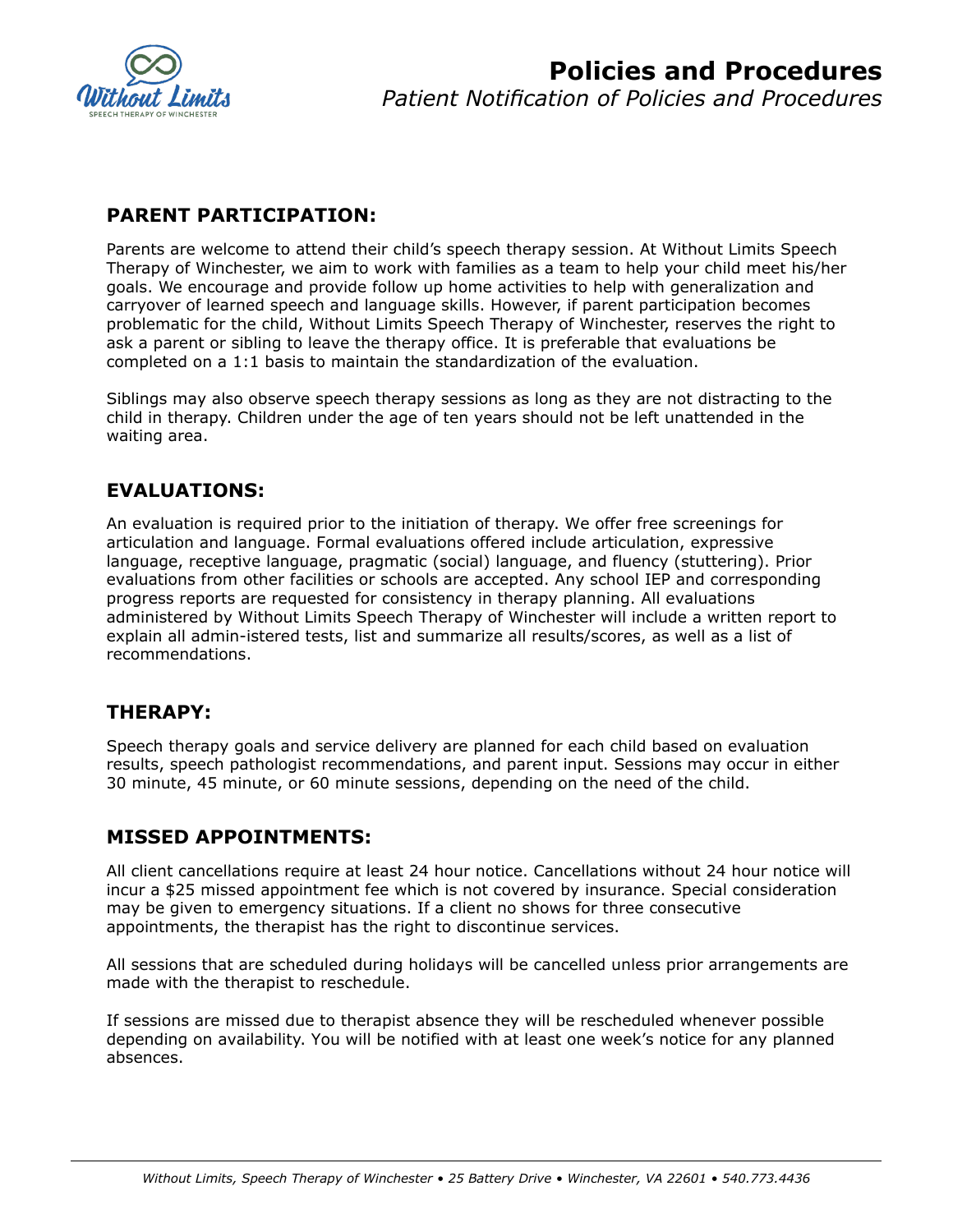#### **FINANCIAL POLICY:**

#### *ALL PAYMENTS ARE EXPECTED AT THE TIME SERVICES ARE RENDERED. CASH OR CHECKS ARE ACCEPTED.*

At this time, Without Limits Speech Therapy of Winchester, can supply you with appropriate paperwork necessary for you to file your claims. Clients are responsible for understanding their insurance company's policies and coverage.

It is important to understand that all speech therapy services are ultimately charged to you, not to your insurance company. While we will assist in filing claims, payment for speech therapy services is ultimately your responsibility. Without Limits Speech Therapy of Winchester will not enter into a dispute between you and your insurance company regarding a claim.

**OTHER FEES:** A \$25 fee will be charged for checks with insufficient funds. In the event that payment is not received in full and on time as required then interest on such past due amounts shall accrue at a rate of 15%, until paid in full. In the event collection efforts are necessary then any costs incurred, including attorney's fees and court costs shall also be due and payable as part of any past due amount.

It is important that we are informed of any change in phone number or address as this may affect reimbursement.

### **LIABILITY POLICY:**

All Speech Pathologists working for Without Limits Speech Therapy of Winchester have their national certification of clinical competence through the American Speech Language Hearing Association. They are also licensed to practice speech pathology within the state of Virginia. Without Limits Speech Therapy of Winchester holds a business license within the City of Winchester.

All speech therapy services and goals will be reviewed and agreed upon with parents/patients prior to the first session. Parents will not hold any therapist responsible for any claims or damages of any kind, for injury to any person or persons and/or for any damages due to loss of property arising directly or indirectly out of participation in speech therapy sessions.

#### **PRIVACY POLICIES:**

Patient information is kept in a private, safe, and secure location. Evaluation reports, progress reports, and therapy notes may be sent to insurance companies, referral sources, or doctor's offices for the purpose of providing continuity of care or to obtain reimbursement. This information may be sent one time via U.S. Mail or fax. If any additional requests for this information are made, it will be given to the parent to send to the appropriate place.

If parents/guardians initiate email communication regarding their child, Without Limits Speech Therapy of Winchester is released for any breach of confidentiality that may occur through transmission over the internet.